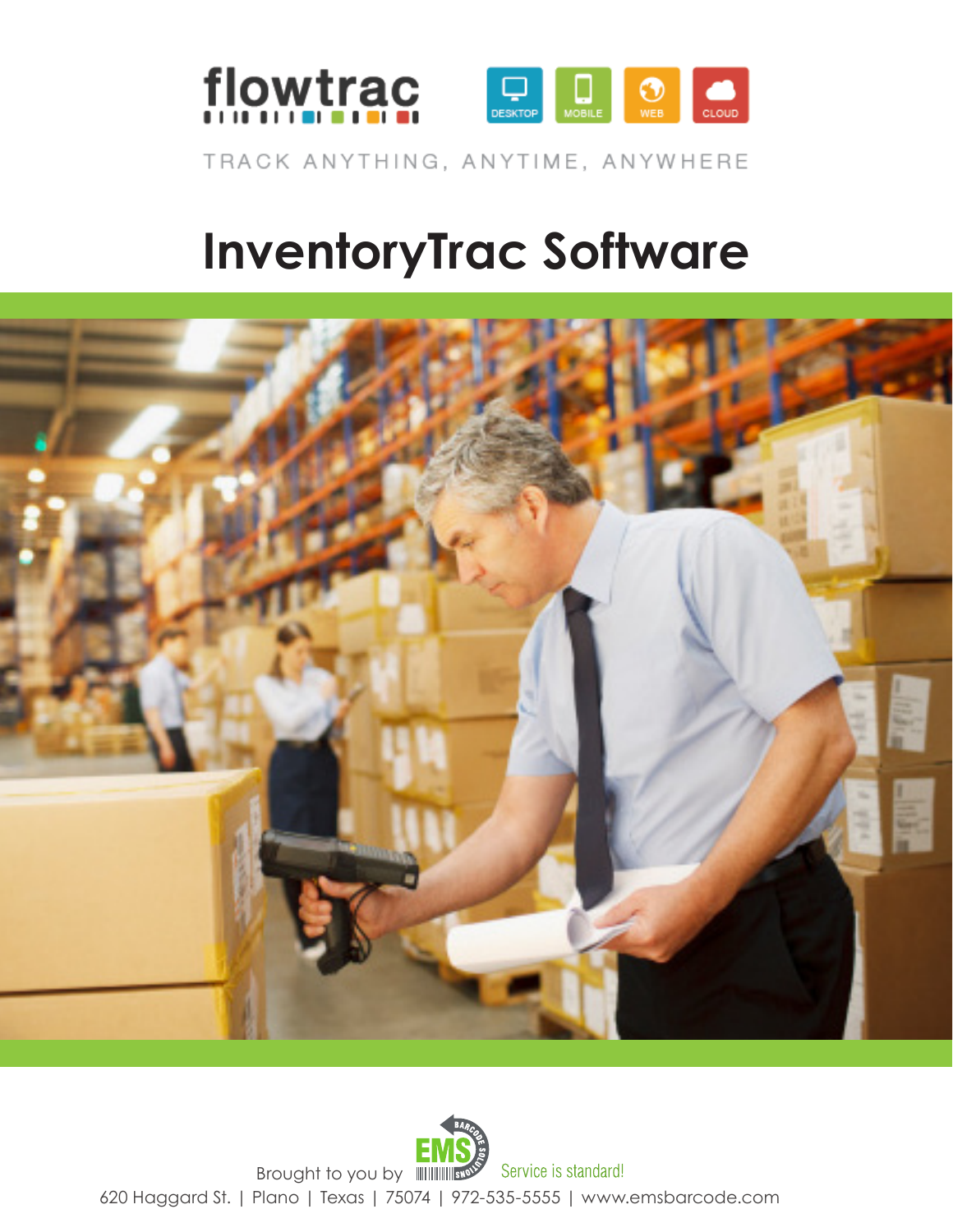

#### **WHY CHOOSE EMS?**

- *• Top-rated Barcode Consultants*
- *• System Set-up*
- *• Training & Implementation*
- *• Software Configuration*

Call for a free live demo with one of our experienced barcode consultants **972.535.5555**





## **InventoryTrac Software**

Manage your inventory with InventoryTrac, the complete inventory control solution from FlowTrac, designed to meet the needs of growing businesses. Track your inventory accurately, without being forced to conform to an inflexible, out-of-the-box solution.InventoryTrac has been designed to fit the needs of growing businesses in the retail, warehousing, and logistics fields.

InventoryTrac is a zero footprint, browser based software. You don't need to install any software on your

equipment, and your InventoryTrac system can be accessed from any hardware capable of running Firefox, Chrome or Safari, regardless of whether that's an iPhone, a desktop, a laptop, or a tablet.

Stop relying on error-prone manual processes and get inventory tracking you can depend on! InventoryTrac offers a number of valuable features which will improve the efficiency and functionality of your inventory tracking system.



- Email Triggers
- **Enterprise Security**
- Requisition Approval
- Unlimited locations & Sites
- User friendly Dashboard
- Inventory Kitting
- Customizable Field Names
- Alerts / Notes
- Scheduled Reporting
- Employee Management
- Customer Management
- Supplier Management
- Clock In / Clock Out
- Schedule Service Orders
- Accounting Integration
- Unlimited Unit of Measure
- Barcode Scanning
- **Two Part Numbers Per Item**